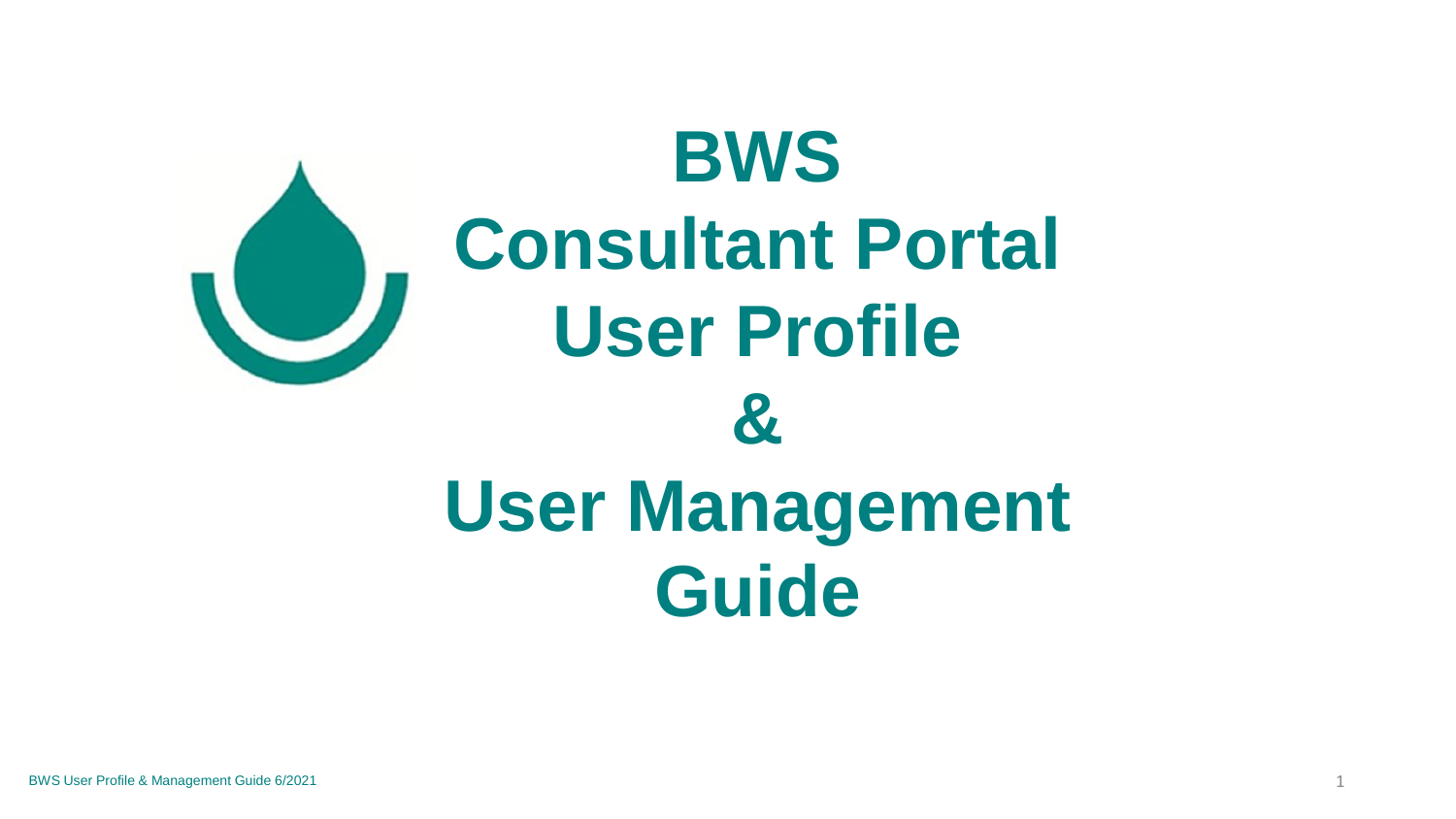# **User Profile Setting and User Management**

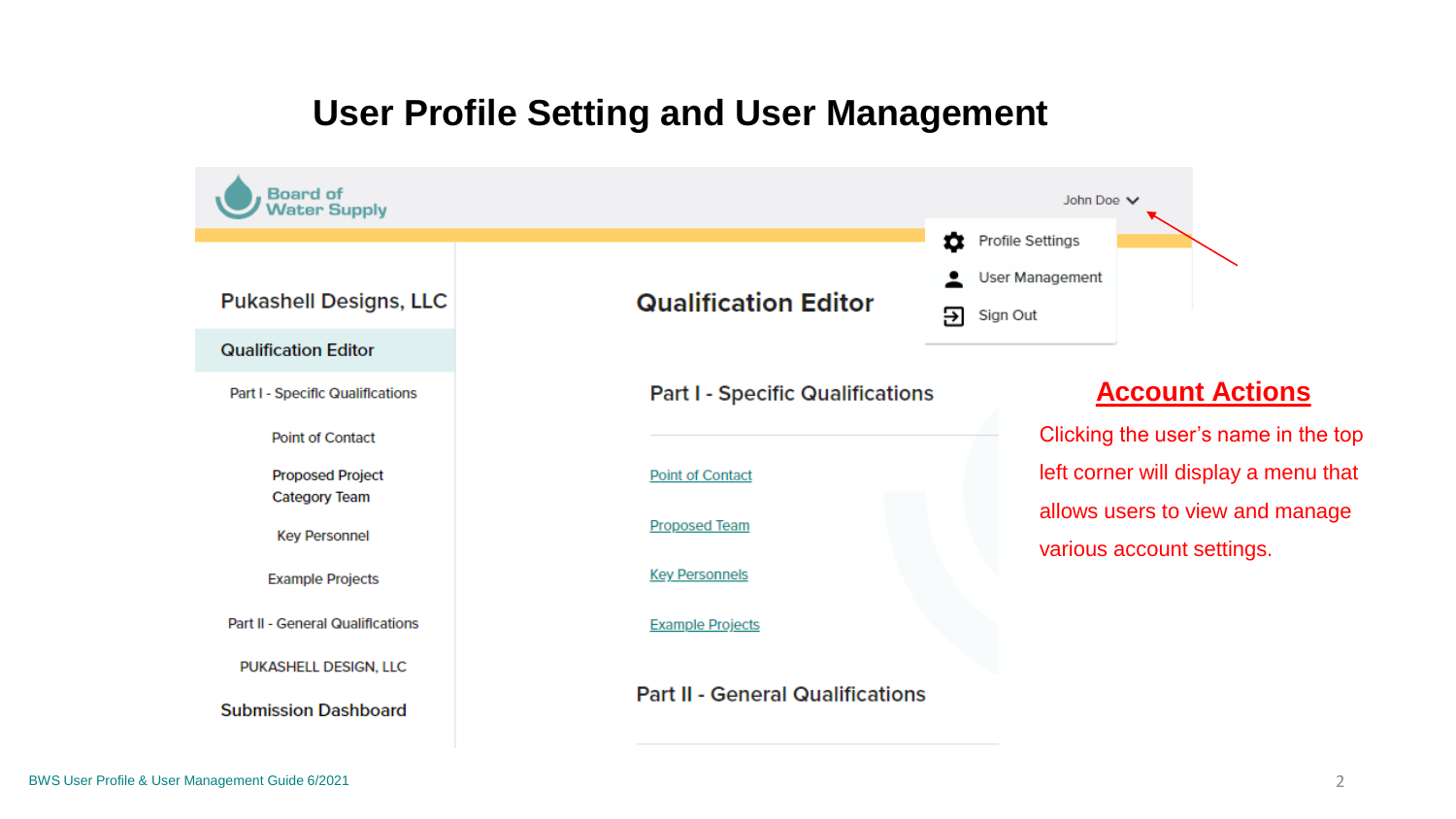# **Profile Settings**

**Profile Settings User Management** All users have the following options to edit/modify their profile settings: **Personal Information** Users **may not** edit: **First Name Last Name John** Doe • Name Password Users **may** edit: \*\*\*\*\*\*\*\*\*\* • Password **Contact Information** Note: Passwords must be at least 8 characters in • Email length & include at least 1 **Phone Number** special character Ò, 8087485000 • Phone numberEmail fn\_procurement@hbws.org **Delete Account** Delete their account The account will no longer be available and associated with the company account **Delete Account**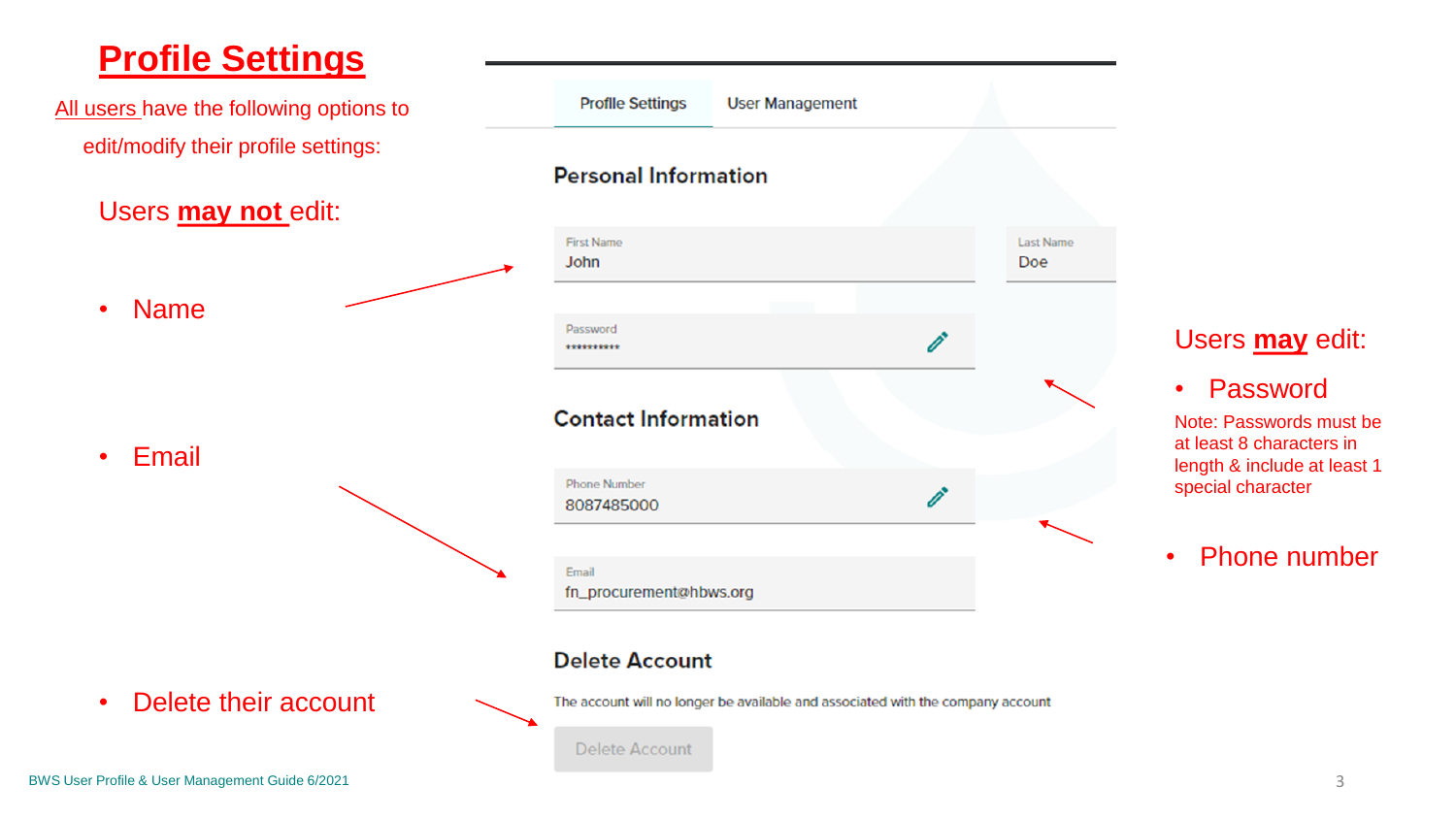### **User Management Profile Settings User Management** All users may invite other users to create a login + Invite User to the company account. • Click "Invite User" • Complete the pop-up box. Name Email Role John Doe fn\_procurement@hbws.org Company Admin A pop-up window will appear to confirmation that the invitation has been sent.**Invite User** Enter a valid email for the individual who you want to invite to create a login to the company account. **Success** An invitation has been sent to Jane.doe@email.com Email **Close** Invite Cancel

#### BWS User Profile & User Management Guide 6/2021 **4** And the User of the User of the User Profile & User Management Guide 6/2021 **4**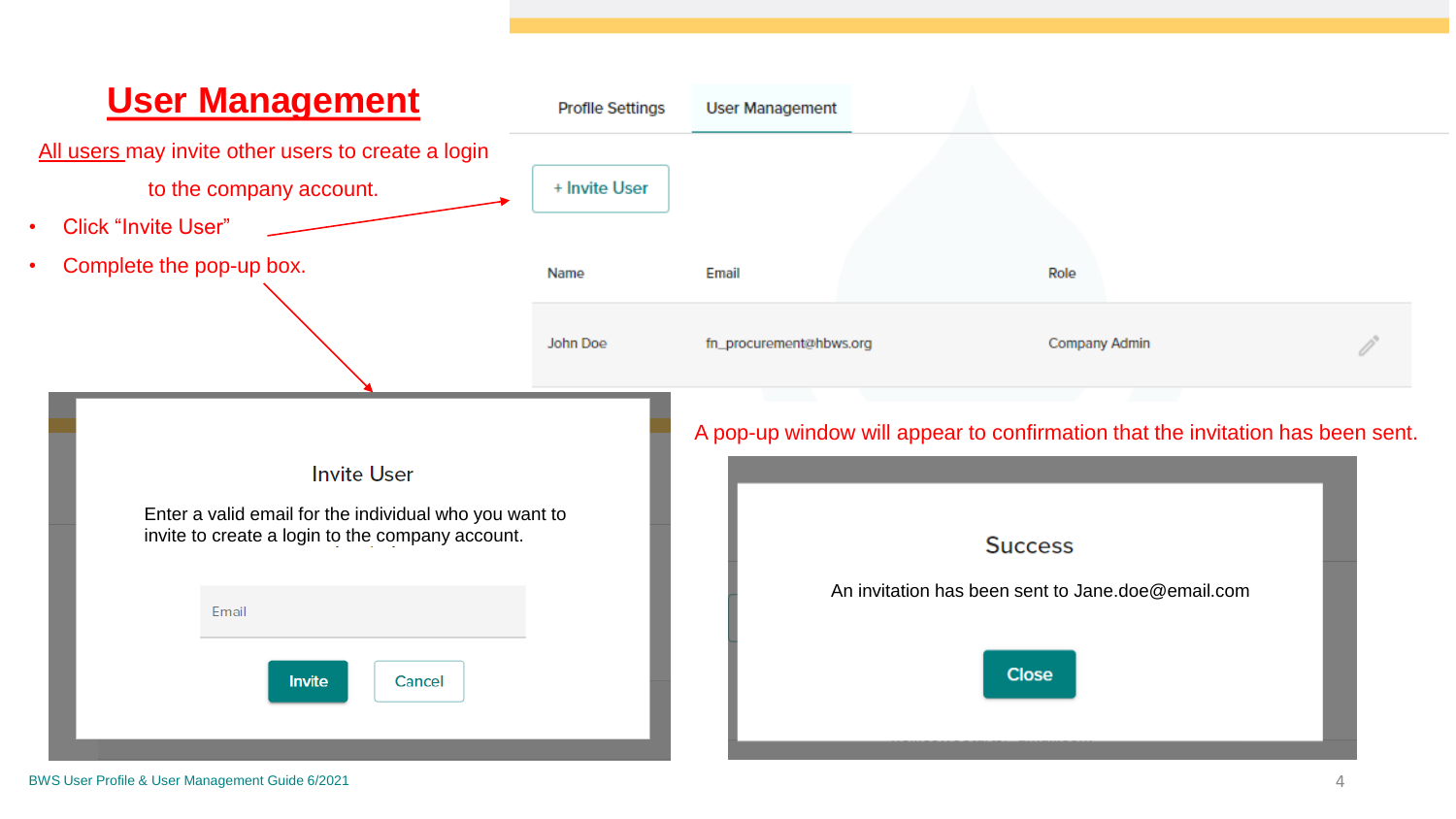| <b>Profile Settings</b> | <b>User Management</b>  |               |                      |                                                              |
|-------------------------|-------------------------|---------------|----------------------|--------------------------------------------------------------|
| + Invite User           |                         |               |                      | All users may resend an<br>invitation to create a user login |
| Name                    | Email                   | Role          |                      |                                                              |
| John Doe                | fn_procurement@hbws.org | Company Admin |                      |                                                              |
| <b>PENDING USER</b>     | Jane.doe@email.com      | Employee      | <b>Resend Invite</b> |                                                              |

 $\bullet$